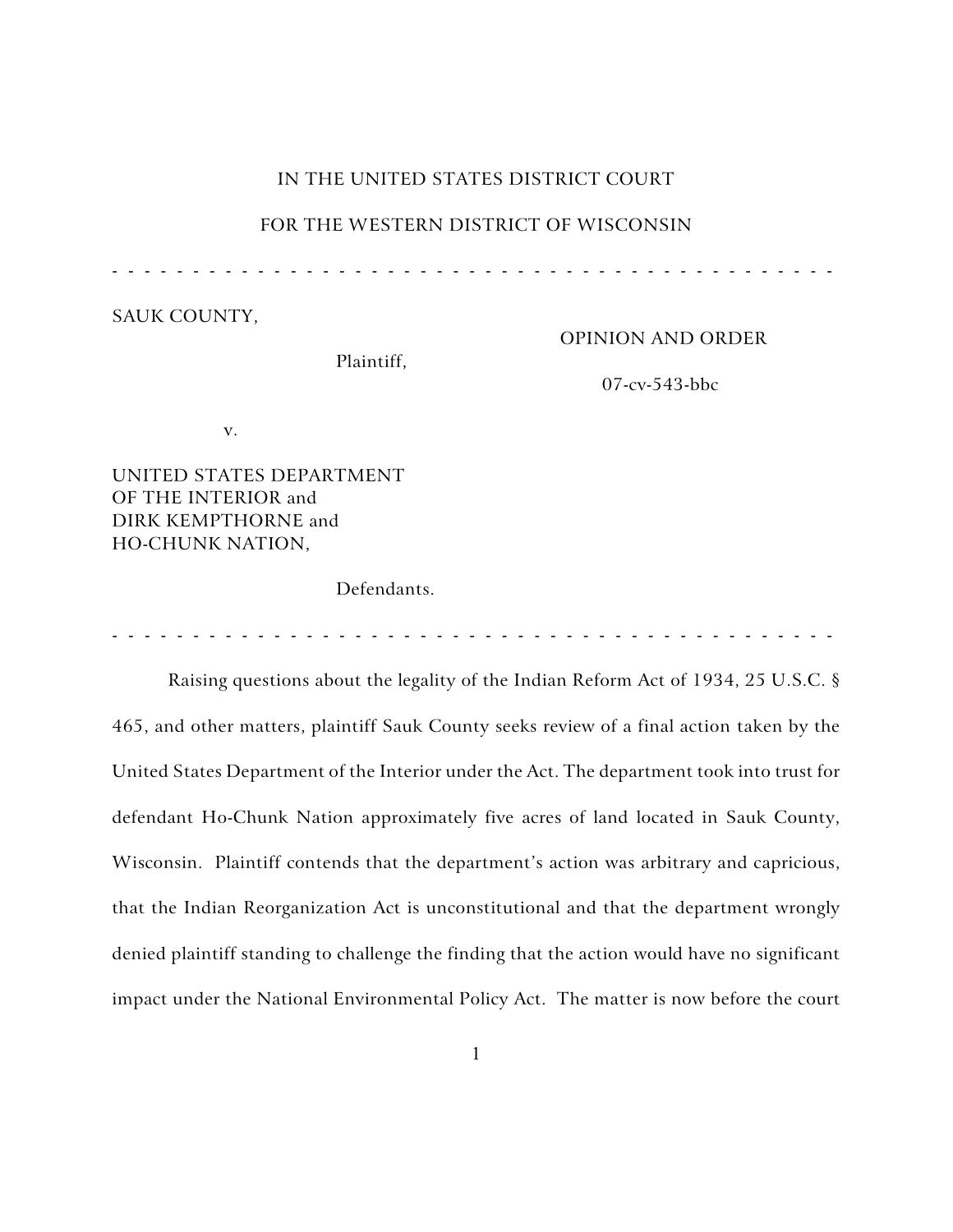on the department's motion to dismiss or in the alternative for summary judgment. Because the pending motions require factual inquiry into the record below, I treat them as motions for summary judgment. I conclude that plaintiff cannot succeed on any of its contentions and that the department's decision should be affirmed. From the administrative record, dkt #25, I find the following relevant facts.

## RECORD FACTS

Sauk County is a political subdivison of the State of Wisconsin. Defendant United States Department of the Interior exercises authority over Indian affairs; defendant Dirk Kempthorne is Secretary of the Department; defendant Ho-Chunk Nation is a federally recognized Indian tribe with 6000 enrolled members.

Historically, the tribe occupied millions of acres in northern Illinois and southern Wisconsin; at present it occupies 2100 acres of tribal trust land, some of which is located in Sauk County. In 1995, the Nation asked the Bureau of Indian Affairs to take into trust fourteen parcels of land comprising approximately 725 acres. Later, it withdrew the request and filed a new application, seeking to have accepted into trust a single, five-acre parcel (parcel 7 of the original application) located directly across U.S. Highway 12 from the Nation's Ho-Chunk Casino in Sauk County.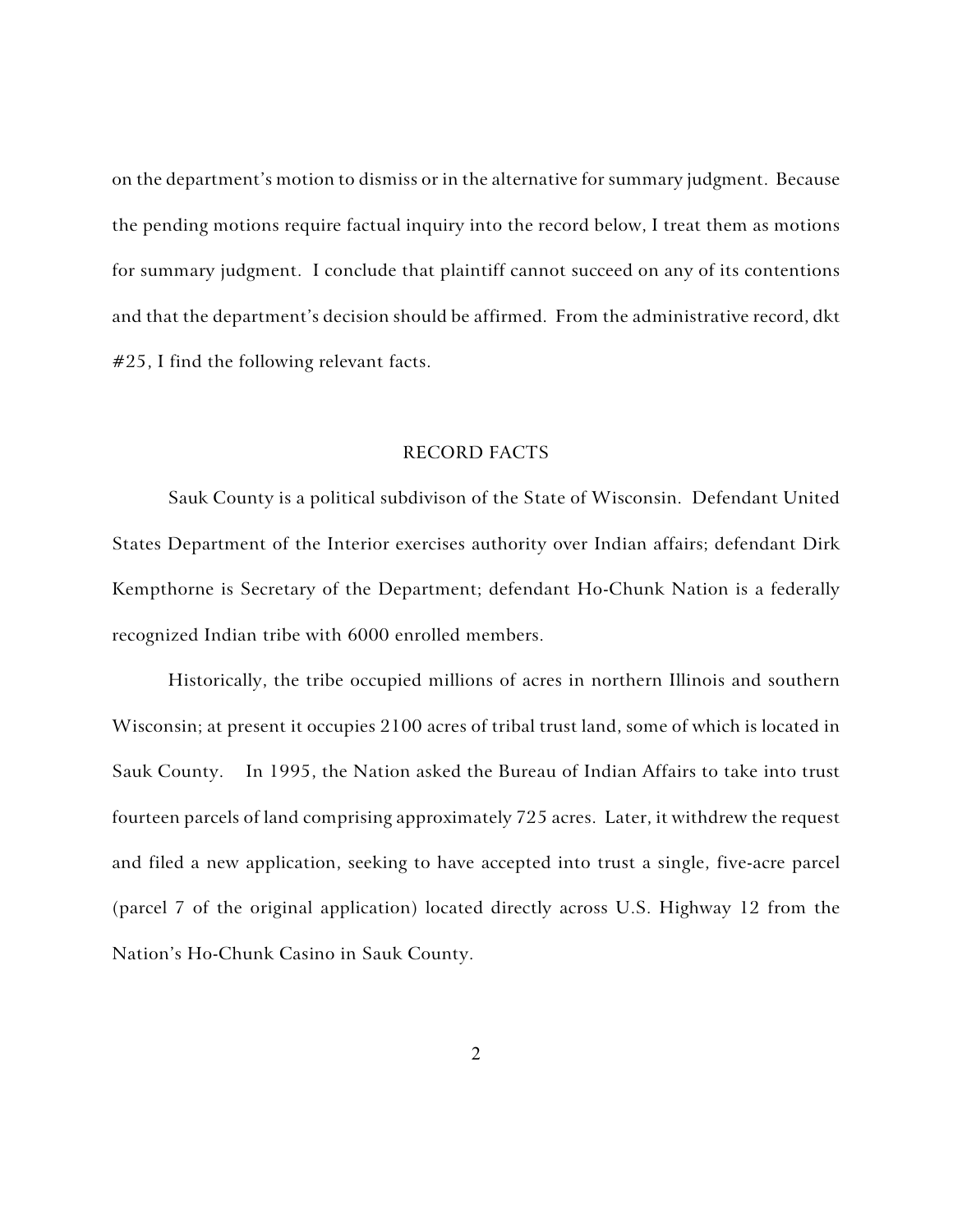In 1997, the Bureau of Indian Affairs Great Lakes Agency superintendent advised plaintiff of the application and solicited its comments. Plaintiff opposed the application. In 2000, the superintendent prepared an environmental assessment and a draft finding of no significant impact, in accordance with the requirements of the National Environmental Policy Act, and invited interested parties to comment on the draft. The Nation provided a written response to the effect that parcel 7 was used for housing and community services and that the Nation did not intend a change in use. On December 6, 2001, a final finding of no significant impact was issued, with the following analysis:

> The acquisition of [parcel 7] does not include any development o[r] construction, and no change in land-use is associated with the proposed acquisition. Impacts of the proposed acquisition include the loss of property taxes paid on the subject parcel as well as the transfer of zoning authority to the Ho-Chunk Nation.

The superintendent concluded that in the absence of any change in use there was no environmental impact.

On March 13, 2003, the superintendent approved acceptance of parcel 7 in trust for the Nation. Plaintiff appealed the superintendent's decision to the Bureau of Indian Affairs Midwest regional director, who upheld the decision of the superintendent on January 27, 2005.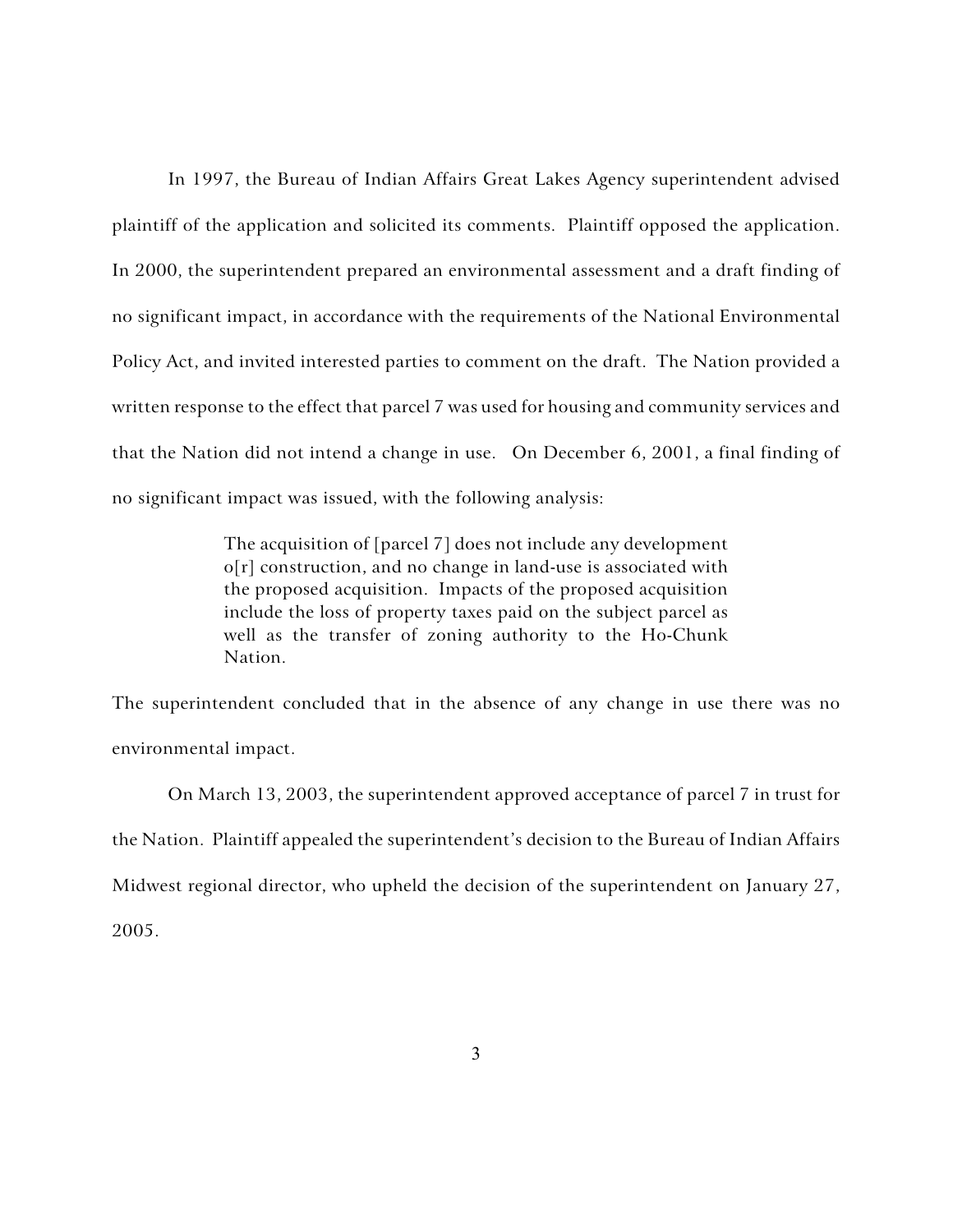Plaintiff appealed the director's decision to the Interior Board of Indian Appeals unsuccessfully. In reviewing the director's decision, the appeals board gave detailed consideration to the director's analysis on each of the eight criteria set forth in 25 C.F.R. § 151.10. In addition, the board found that plaintiff lacked standing to challenge the finding of no significant impact.

## OPINION

The present appeal raises three issues: (1) whether the Department of the Interior's decision to take parcel 7 into trust was arbitrary and capricious; (2) whether Congress acted constitutionally when it passed the Indian Reorganization Act, which authorizes taking land into trust; and (3) whether plaintiff was improperly denied standing to challenge the department's finding that taking the land into trust would have no significant environmental impact.

### A. Administrative Procedure Act Review

Plaintiff's appeal arises under the Administrative Procedure Act, 5 U.S.C. § 701-706. At the outset, plaintiff contends that the decision should be set aside because it was "arbitrary, capricious, an abuse of discretion or otherwise not in accordance with law." 5 U.S.C. § 706(2)(A).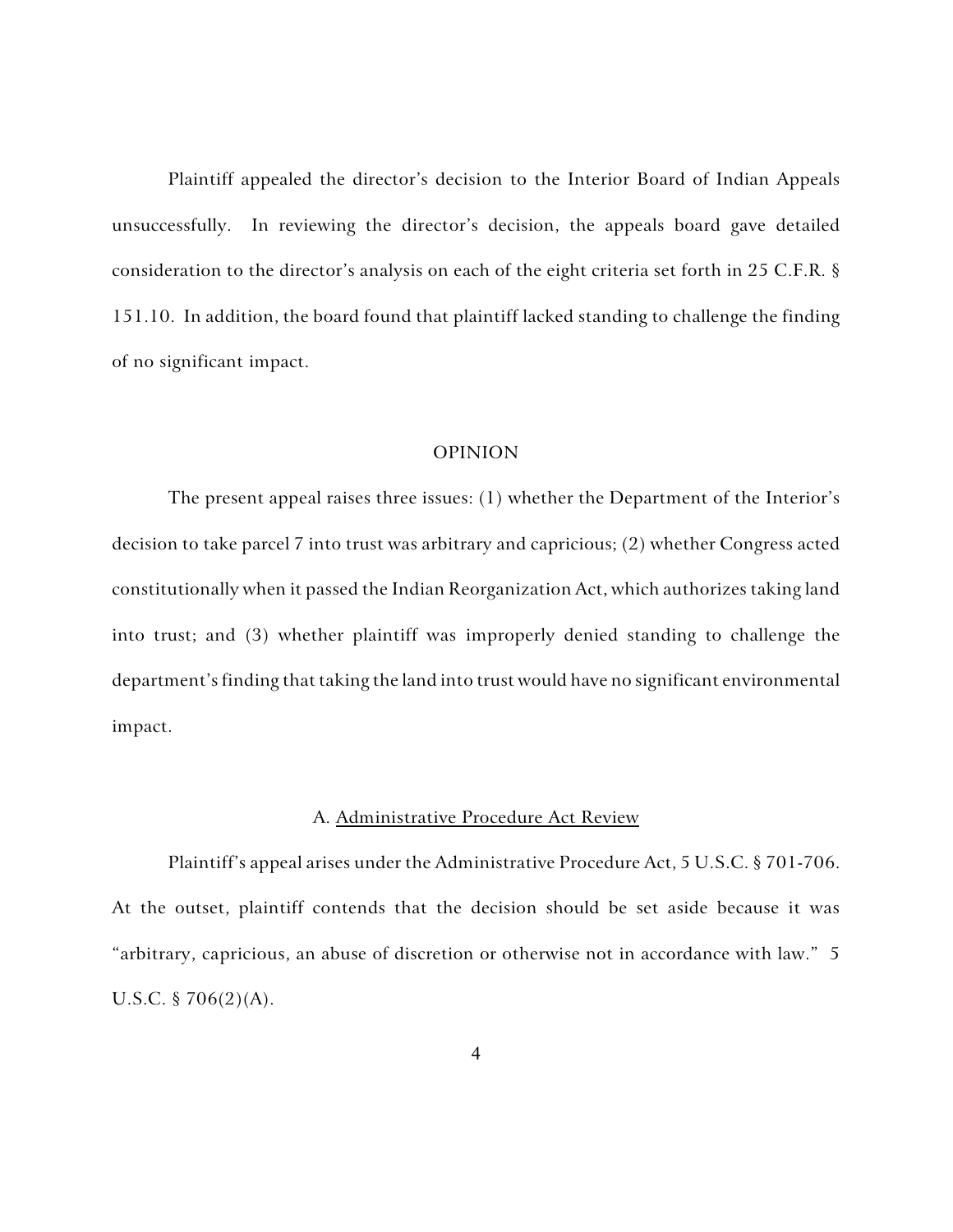To make this finding the court must consider whether the decision was based on a consideration of the relevant factors and whether there has been a clear error of judgment. Although this inquiry into the facts is to be searching and careful, the ultimate standard of review is a narrow one. The court is not empowered to substitute its judgment for that of the agency.

Citizens to Preserve Overton Park v. Volpe, 401 U.S. 402, 416 (1971)(internal citations omitted).

Defendant has adopted regulations, 25 C.F.R. § 151.10, setting forth criteria by which it assesses the propriety of accepting land into trust when the land is located withing or contiguous to an Indian reservation, and the acquisition is not mandated. For the purpose of this opinion, subsections (b) and (e) are relevant.

> (b) The need of the individual Indian or the tribe for additional land;

> (e) If the land to be acquired is in unrestricted fee status, the impact on the State and its political subdivisions resulting from the removal of the land from the tax rolls;

In considering the need for the land, the superintendent made the following determination after considering the submission of interested parties:

> It is the Nation's long term goal to have a sufficient land base on which to provide educational, social, and cultural opportunities for its members, and to protect the lands from tax forfeiture, sale or foreclosure. Currently, the Nation does not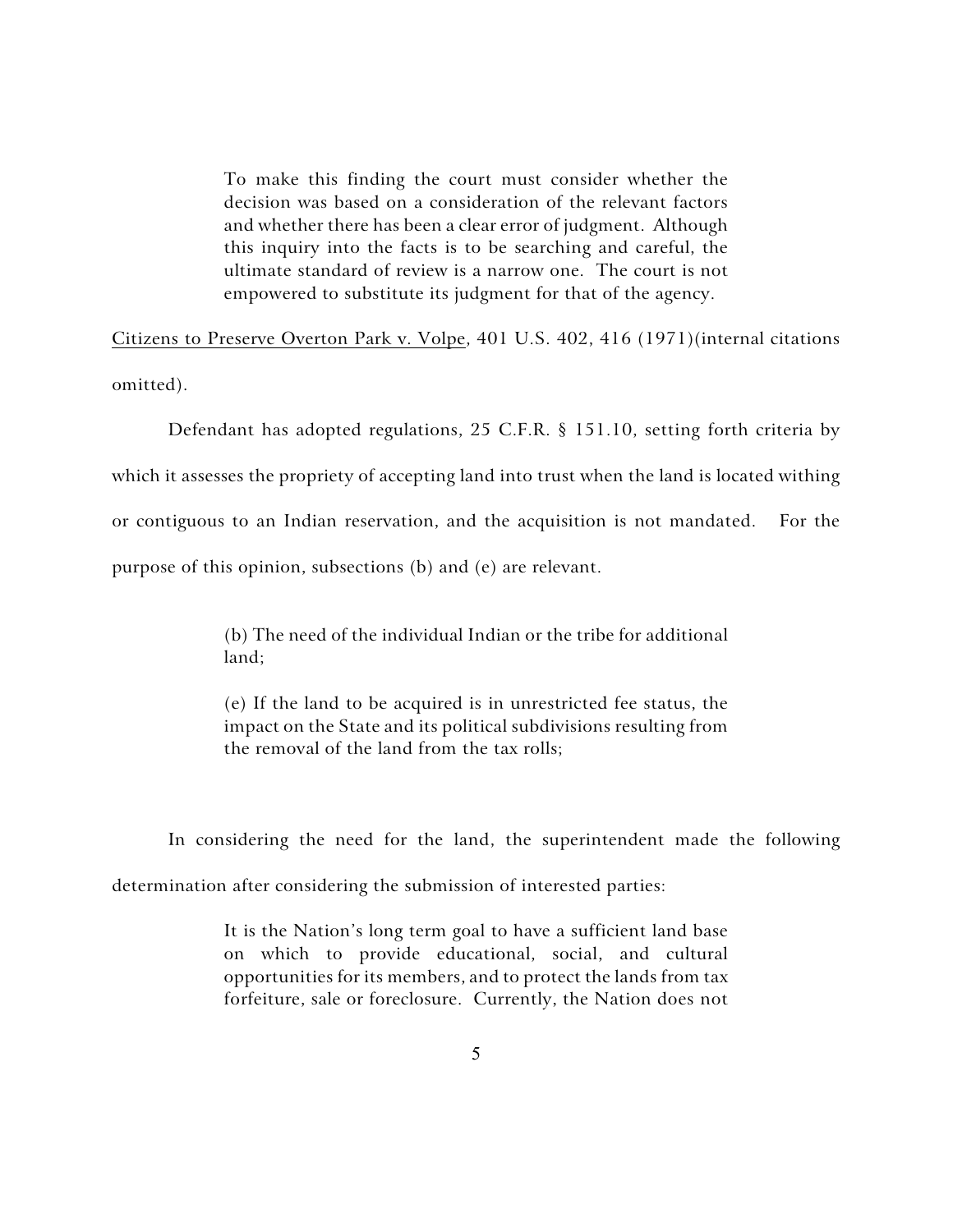have sufficient lands to provide these basis human needs. Trust acquisition of this parcel is consistent with these goals and would ensure that this land would be held for the Nation by the Federal Government for future generations. Further it will promote tribal self-governance and self-determination.

March 13, 2003 decision at p. 2, AR 1462. In light of the undisputed facts in the record, this finding is reasonable. The five-acre parcel, which the tribe holds in fee, contains a residence and an outbuilding that are used to provide tribal housing and community services to tribal members. It was reasonable for the superintendent to accept the Nation's representation that it intended to continue using the land for these purposes after acceptance into trust. There is also evidence in the record that a need exists for additional housing and that parcel 7, located adjacent to the Ho-Chunk casino, could be used to house tribal casino employees. See 45 IBIA 212, AR 14; July 7, 1997 letter, AR 228. Beyond the specific need for housing, it was reasonable for defendants to conclude that given the Nation's limited land base, acquisition of this small additional parcel would further longterm tribal stability. The superintendent's determination that the Nation has sufficient need for parcel 7 was reasonable, adequately supported by the record and not arbitrary and capricious.

Plaintiff's second challenge is that the department failed to give adequate consideration to the impact on plaintiff resulting from removing the parcel from county tax rolls. It is undisputed that annual county property taxes on parcel 7 have ranged from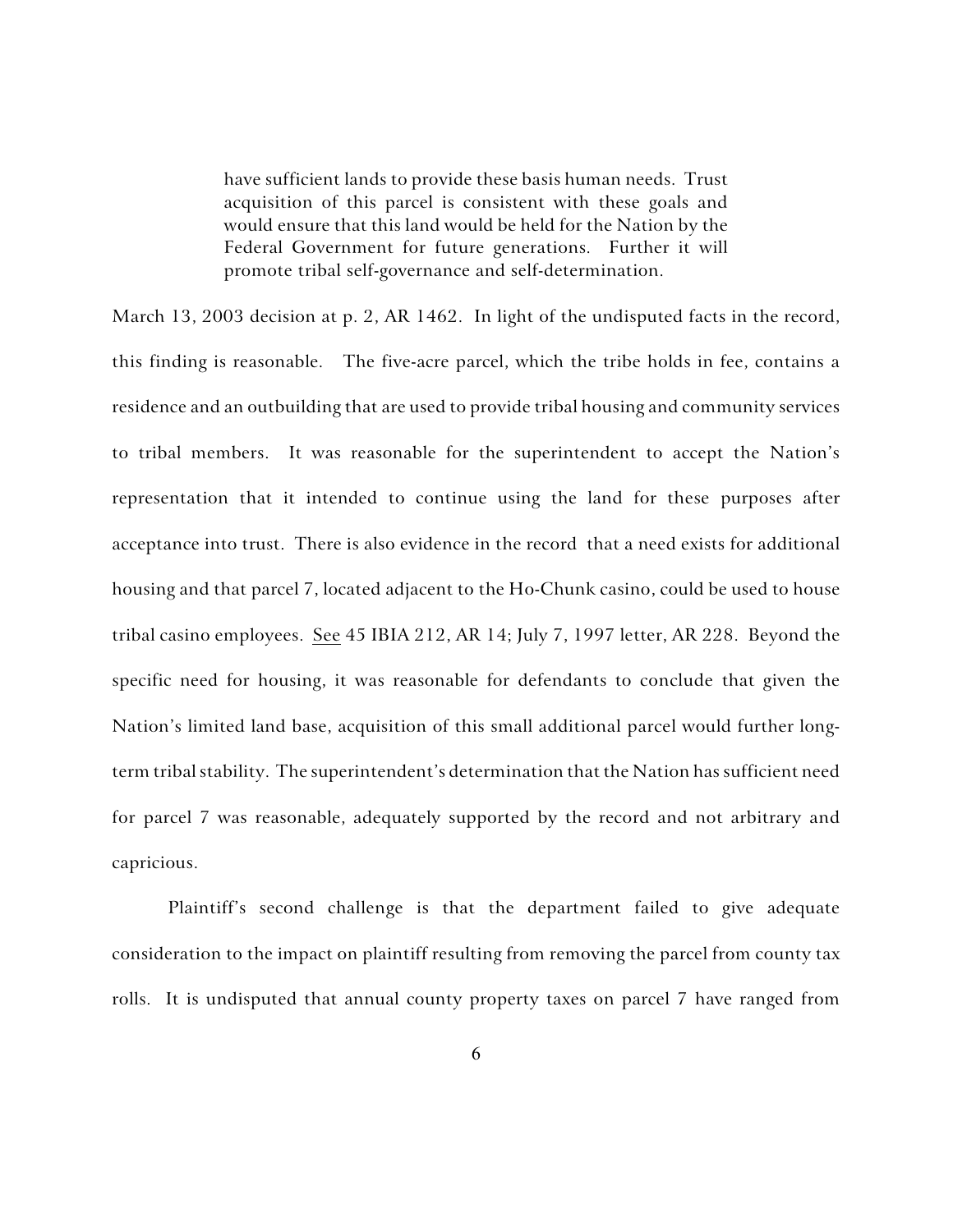\$1,091 in 1996 to \$2,645 in 2005. In assessing the impact, the superintendent used a figure of \$27,000,000 as the positive economic impact of tribal activities on Sauk County. Plaintiff challenges the \$27,000,000 figure as excessive and unsupported. Even if plaintiff is correct, it is evident that the positive economic impact of the Nation's financial contributions dwarfs the property tax receipts attributable to parcel 7.

In a related argument, plaintiff contends that "the BIA ignored the fact that the Ho-Chunk Nation will be looking to acquire more land into trust in the future, and focused squarely on the five acres applied for." Plaintiff argues that a checkerboard effect of small non-contiguous parcels will have an adverse effect on the county. The argument is unpersuasive for two reasons. First, it is entirely reasonable for defendants to focus on the parcel at issue rather than speculating on the possibility of future requests. It seems unlikely that the Nation could acquire substantial land base in five-acre increments: the process of acquiring parcel 7 has taken more than ten years, without accounting for potential further appeal. Second, Parcel 7 is contiguous to existing Ho-Chunk casino trust land and presents no patchwork effect. It was reasonable for defendants to determine that the impact on plaintiff from removing parcel 7 did not weigh significantly against taking the land into trust.

Overall, I conclude that defendants acted reasonably and not arbitrarily or capriciously in reaching the determination it did after considering the 25 C.F.R. § 151.10 factors.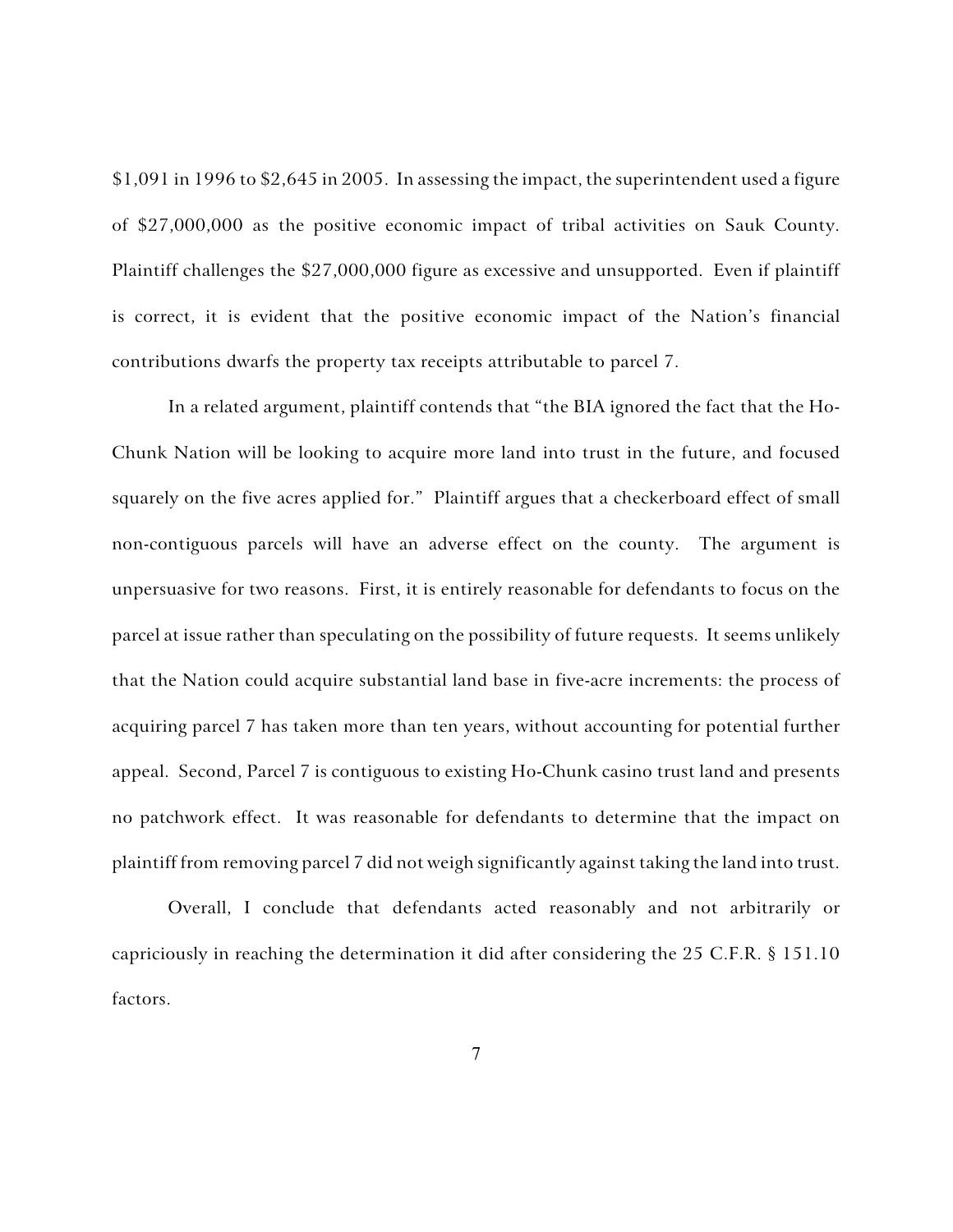## B. Constitutionality of Indian Reorganization Act

Plaintiff's challenge to the unconstitutionality of the Indian Reorganization Act, 42 U.S.C. §§ 4321-7788, consists of a brief discussion of what it terms "not such a farfetched scenario" in which the department acquires the entire United States in trust, "effectively ending the sovereignty of the states," and an additional scenario in which the department takes Chicago in trust for the Ho-Chunk Nation. From this argument and plaintiff's citation to South Dakota v. United States Dept. of Interior, 69 F.3d 878 (8th Cir. 1995), vacated, 106 F.3d 247, 881 (8th Cir. 1996)), I infer that plaintiff is asserting that the Act unconstitutionally delegates legislative power to an administrative agency without laying down "an intelligible principal to which [the agency] authorized to [act] is directed to conform." J.W. Hampton, Jr. & Co. v. United States, 276 U.S. 394, 409 (1928).

The constitutionality of the Indian Reorganization Act and the authority of the Department of the Interior to take land into trust under the Act have been affirmed by every circuit court of appeals to consider the issue. The courts have been unanimous in rejecting plaintiff's arguments. Carcieri v. Kempthorne, 497 F.3d 15, 43 (1st Cir. 2007); South Dakota v. United States Dept. of Interior, 423 F.3d 790, 798-99 (8th Cir. 2007); Shivwits Band of Paiute Indians v. Utah, 428 F.3d 966, 974 (10th Cir. 2005).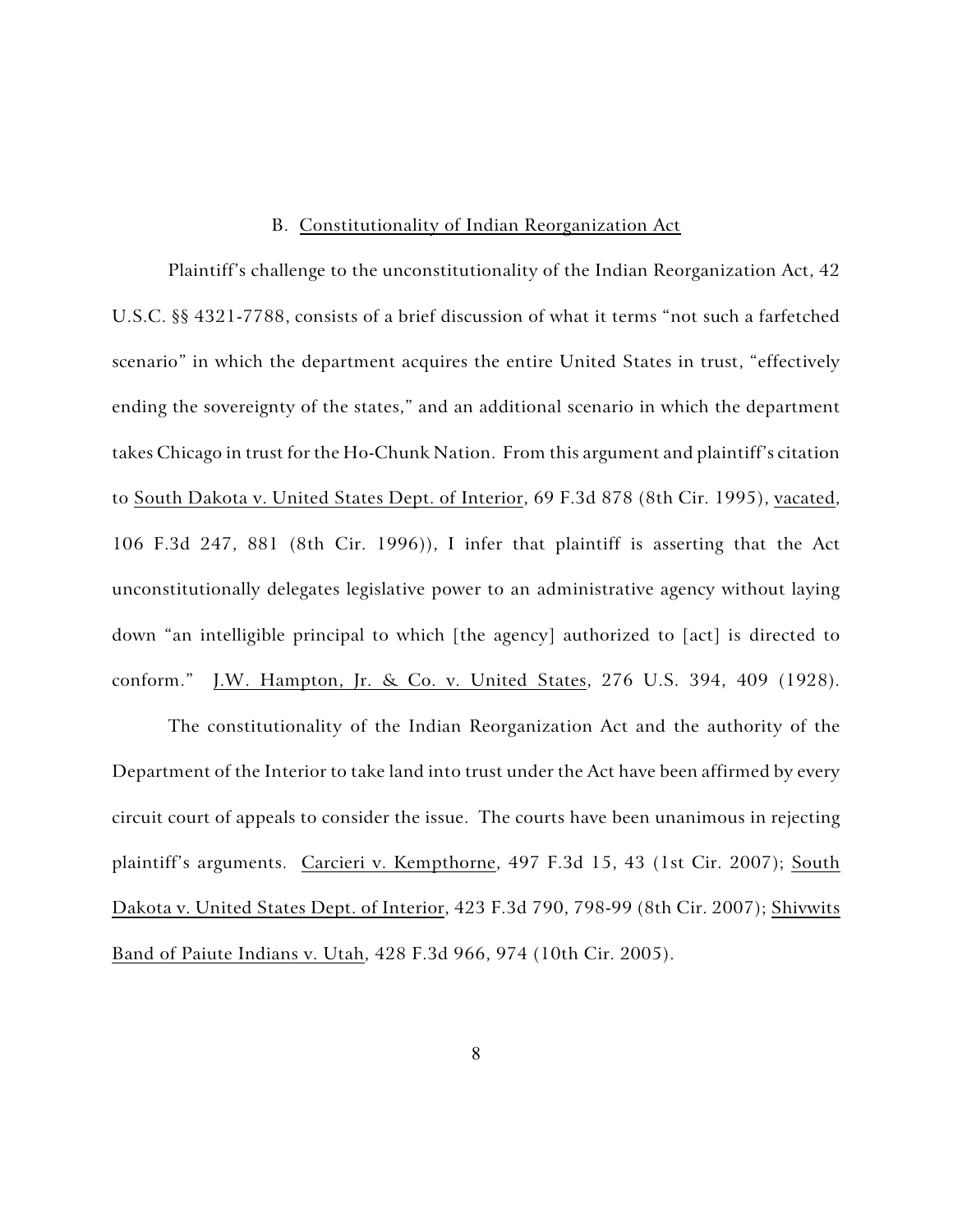After a searching review of the statute and its legislative history in South Dakota, 423

F.3d at 799, the Eighth Circuit upheld the Act against a nondelegation doctrine challenge:

[A]n intelligible principle exists in the statutory phrase "for the purposes of providing lands for Indians" when it is viewed in the statutory and historical context of the IRA. The statutory aims of providing lands sufficient to enable Indians to achieve selfsupport and ameliorating the damage resulting from the prior allotment policy sufficiently narrow the discretionary authority granted to the Department.

This reasoning is echoed in the decisions of the First and Tenth Circuits. I find the decisions persuasive. The Indian Reorganization Act's delegation of authority to the Department of the Interior to take land into trust for Indians is constitutional.

In a separate argument, plaintiff contends that taking parcel 7 into trust is precluded because it was part of land originally ceded to the United States in a treaty. Plaintiff provides no legal support or argument for this proposition. Section 465 of the Act contains no such limitation. Indeed, Congress must surely have anticipated that some of the land taken into trust would have previously been ceded to the United States by treaty, because one of its goals was to allow tribes to reacquire parts of former tribal domains. See Cohen's Handbook of Federal Indian Law, § 1.05 at p. 86 (Nell Jessup Newton, ed. 2005).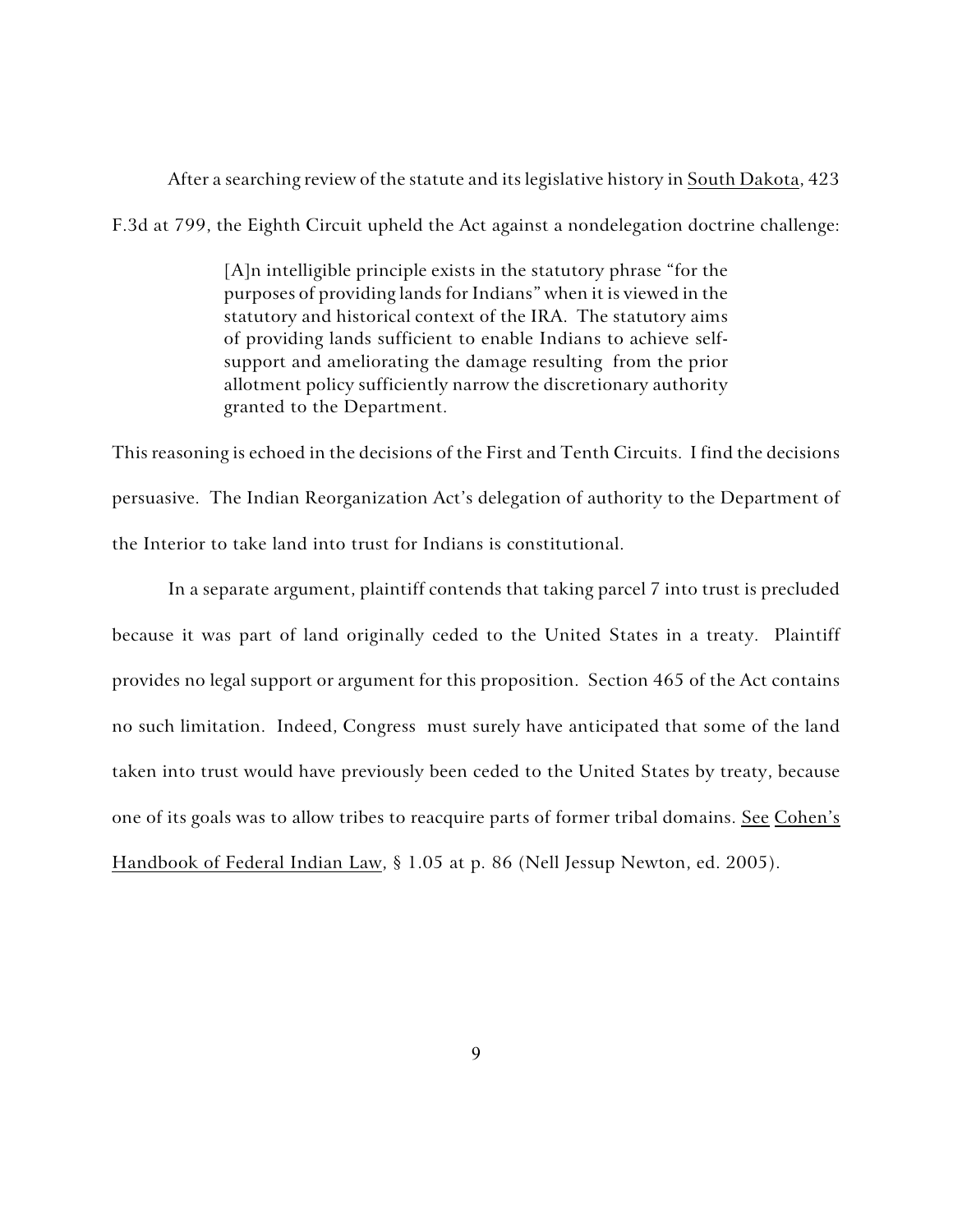#### C. National Environmental Policy Act Standing

Because trust takings are subject to the National Environmental Policy Act, the regional director conducted an environmental assessment and determined that no significant impact would result from taking the land into trust. The superintendent accepted the representations of the Nation that there was no intent to change the current use of the property and therefore no environmental impact and no need to prepare an environmental impact statement. The Interior Board of Indian Appeals held that plaintiff lacked standing to challenge the decision not to prepare an environmental impact statement because it had asserted no adverse effect that fell within the zone of interests protected by the National Environmental Protection Act. I agree that plaintiff lacks a sufficient environmental interest to sustain standing .

 To establish standing, a plaintiff must have suffered a concrete and particularized injury that is either actual or imminent, that the injury is traceable to the challenged action of the defendant and that is likely that the injury will be redressed by a favorable decision. Massachusetts v. EPA,127 S. Ct. 1438, 1453 (2007) (citing Lujan v. Defenders of Wildlife, 504 U.S. 555, 560- 61 (1992)). Furthermore, the alleged injury must be within the zone of interests sought to be protected by NEPA procedures. Lujan v. National Wildlife Federation, 497 U.S. 871, 883 (1990). As the Board of Indian Appeals noted, purely economic injury is not within the zone of interests protected by NEPA and cannot sustain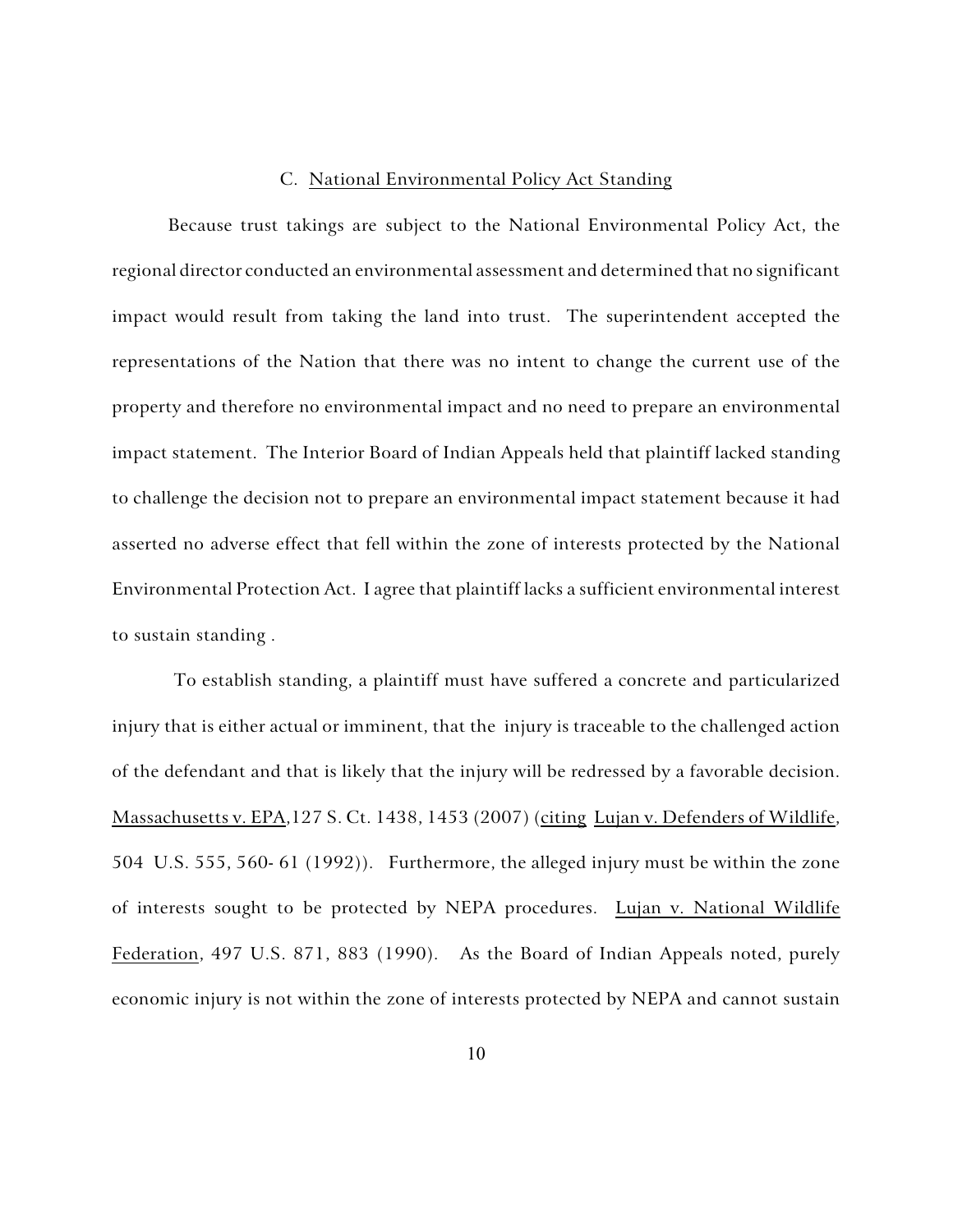standing. Plaintiff's only alleged injury that might arguably fall within the zone of interests to be protected, cumulative development pressure, is so wildly hypothetical that it cannot sustain standing.

Plaintiff hinges its potential environmental injury on its loss of regulatory power over parcel 7 that will result from its being taken into trust. However, plaintiff does not suggest that Parcel 7 itself will be used in a way that has an adverse environmental impact on Sauk County or its residents. Rather, it makes the following series of speculations: (1) the Nation has misrepresented its plans for the future use of the property; (2) the Nation will apply to have other land taken into trust; (3) the Nation will increase commercial development on Parcel 7 and other hypothetical future trust parcels; and (4) this commercial development might lead to more regional development and habitat destruction in the nearby environmentally sensitive Baraboo Range.

The links in this chain of suppositions are too numerous and the links themselves too weak to satisfy standing requirements. A potential injury must be imminent and traceable to the decision to take land into trust. Plaintiff has shown no basis for assuming that the Nation will develop parcel 7 commercially, contrary to its express representation. Moreover, even if it is commercially developed, plaintiff has not shown that such development would pose any environmental concerns. Although it is appropriate to consider the cumulative environmental effect of a sequence of actions, the possibility that other parcels will be taken